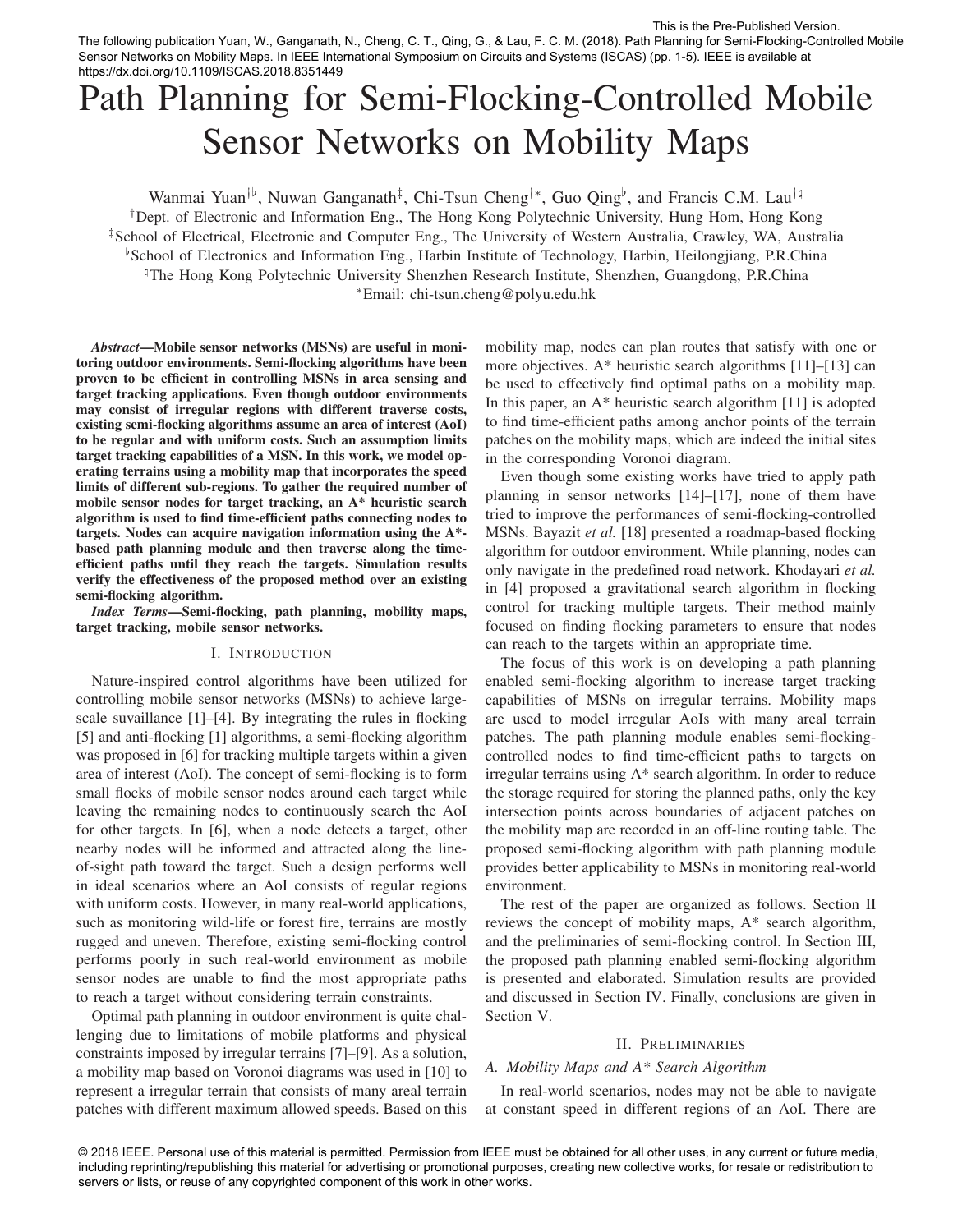

Fig. 1. A mobility map which consists of 60 terrain patches with different maximum allowed speeds.

maximum allowed or achievable speed values among points on a given terrain. The maximum speed of a node in a specific region is related to several factors, such as terrain roughness, obstacles, and terrain slope. The speed limit of each region can therefore be estimated based on these factors. The speed limits for a node in an AoI can be represented as a mobility map. Fig. 1 illustrates such a mobility map which consists of 60 terrain patches with 10 different speed limits.

The mobility map is then transformed into a graph  $G =$  $\{V, E\}$  which is used in the path planning process. Here, V is a set of nodes that represents the anchor points of patches in a mobility map. The set of connections among anchor points in adjacent patches is denoted by  $\mathcal{E}$ . Each connection  $(n, n') \in \mathcal{E}$ is associated with a time cost  $c_t(n, n')$  [10], which can be obtained as

$$
c_{\rm t}(n,n')=\frac{d(n,n')}{v_{\rm avg}}.
$$

Here,  $d(n, n')$  and  $v_{avg}$  are the Euclidean distance and average maximum allowed speed between  $n$  and  $n'$ , respectively.

Based on the mobility maps, an A\* heuristic search algorithm [19] is used to find a time-efficient path from a source node s to a target node  $t$  within the AoI. A\* search algorithm constructs a search tree of path segments, and the leaves are recorded on an OPEN list. It chooses the next node to be expanded from OPEN list [10] such that

$$
f_{\mathfrak{t}}(n) = g_{\mathfrak{t}}(n) + h_{\mathfrak{t}}(n),
$$

is minimized, where  $g_t(n)$  is the time cost of a path from s to a given node n and  $h_t(n)$  is a heuristic function that estimates the time cost of a path from  $n$  to  $t$ . Here, we adopt the heuristic function that we have recently proposed in [10], which is expressed as

$$
h_{t}(n) = \frac{d(n,t)}{v_{\max}},
$$

Here,  $v_{\text{max}}$  is the globally maximum speed in the mobility map of the AoI. The behaviors of heuristic search processes were extensively reviewed in [13], [20], [21].

# *B. Semi-Flocking Control*

Consider a system which comprises *N* mobile sensor nodes moving in a given AoI. Let  $q_i$  and  $p_i$  denote the position and velocity of node  $i$ , respectively. Furthermore,  $u_i$  is the input control of node  $i$ . The motion of node  $i$  is controlled independently by

$$
\begin{cases} \dot{q}_i = p_i, \\ \dot{p}_i = u_i, \end{cases}
$$

where  $i = 1, 2, \ldots, N$ .

A bump function [6] that smoothly varies between 0 and 1 is given as

$$
\rho_h(z) = \begin{cases} 1, & \text{if } z \in [0, h), \\ \frac{1}{2} \left[ 1 + \cos\left(\frac{\pi(z - h)}{1 - h}\right) \right], & \text{if } z \in [h, 1], \\ 0, & \text{otherwise.} \end{cases}
$$

Here, h is a constant. Based on  $\rho_h(z)$ , an action function [5] is defined as

$$
\phi_{\alpha}(z) = \rho_h \left(\frac{z}{r_{\alpha}}\right) \phi(z - d_{\alpha}),\tag{1}
$$

$$
\phi(z) = \frac{1}{2} [(a+b)\sigma_1(z+c) + (a-b)].
$$
 (2)

In (1),  $r_{\alpha} = ||r_c||_{\sigma}$  and  $d_{\alpha} = ||q_j - q_i||_{\sigma}$ . Here,  $q_j$  is the location of neighbouring node j of node i. In (2),  $\sigma_1(z)$  =  $z/\sqrt{1+z^2}$  is an uneven sigmoidal function with parameters  $a, b,$  and  $c$  that satisfy

$$
0 < a \le b, \quad c = |a - b| / \sqrt{4ab}.
$$

Finally, an element of spatial adjacency matrix [5] is defined as

$$
a_{ij}(q) = \rho_h \left( \frac{\|q_j - q_i\|_{\sigma}}{r_{\alpha}} \right) \in (0, 1).
$$

The use of spatial adjacency matrices leads to a proximity net with position-dependent binary adjacency elements.

# III. PROPOSED SEMI-FLOCKING ALGORITHM WITH PATH PLANNING

The improved semi-flocking algorithm with path planning is introduced in this section. Its overview is shown in Fig. 2. In the flow chart,  $n_k$  denotes the number of tracking nodes for target  $k$  and  $n_{\text{max}}$  is the maximum allowed number of tracking nodes for each target. Furthermore,  $d_{ik}$  represents the distance between the node  $i$  and target  $k$ . As shown in Fig. 2, three operating modes of nodes are introduced, namely searching, approaching, and tracking mode.

## *A. Nodes in Searching Mode*

Initially, nodes do not have prior knowledge of targets so they need to search the AoI for targets. All nodes therefore start in searching mode. In searching mode, the behaviours of nodes are controlled by anti-flocking rules (decentering, collision avoidance, and selfishness).

Anti-flocking drives nodes to maximize global searching coverage and minimize overlapping  $[1]$ . Each node i is steered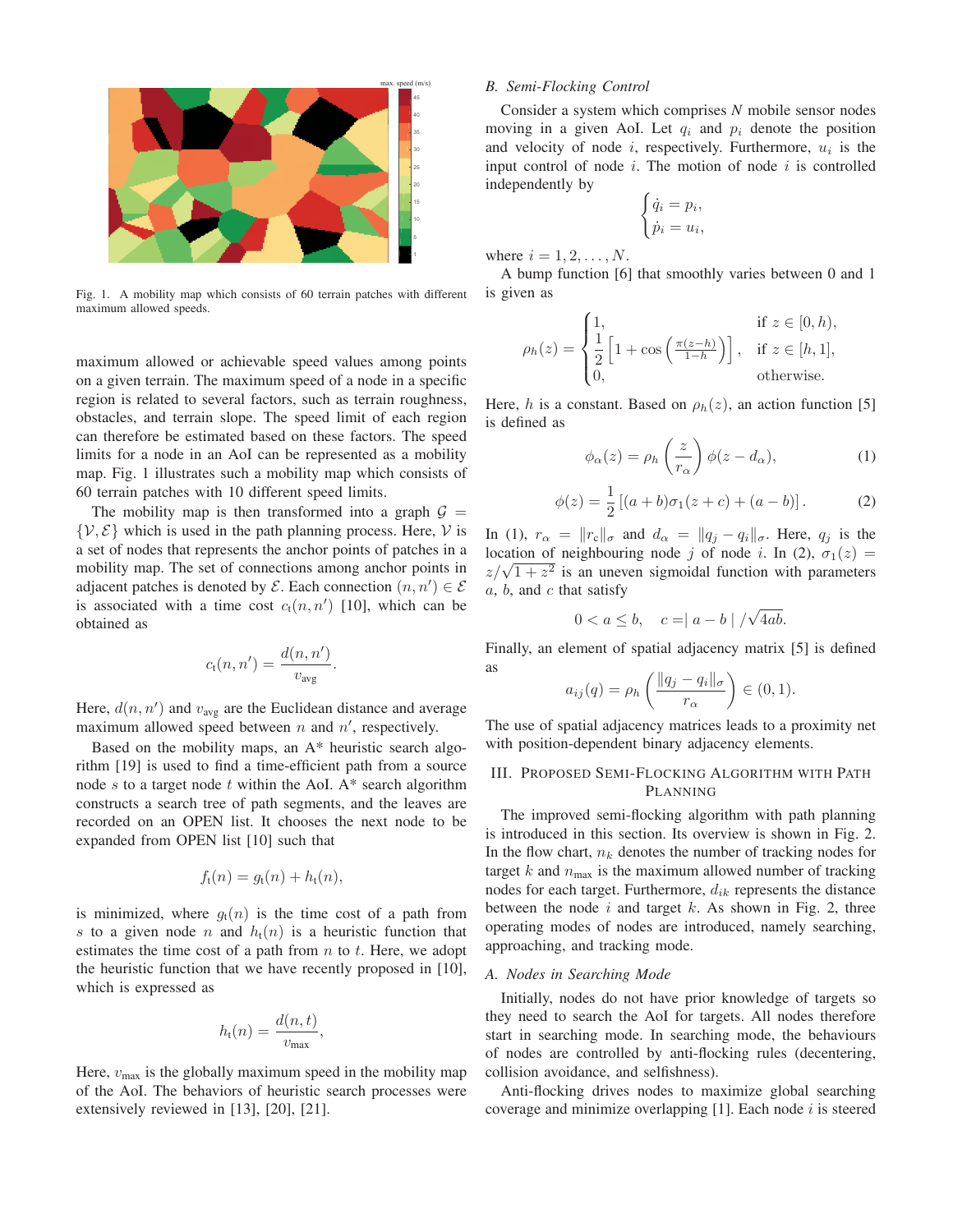

Fig. 2. Overview of the proposed semi-flocking algorithm with path planning.

toward the area which has the longest duration since its was last visited. Thus the node  $i$  in searching mode is steered by  $u_i$  [6] as

$$
u_i = f_i^g + f_i^d + f_i^s \tag{3}
$$

Here,  $f_i^g$  is a gradient-based term and is defined as  $f_i^g$  =  $\phi_{\alpha}(\Vert q_j - q_i \Vert_{\sigma}) n_{ij}$ , where  $n_{ij} = \sigma_{\epsilon}(q_j - q_i) = (q_j - q_i)$  $|q_i\rangle/\sqrt{1+\epsilon||q_j-q_i||^2}$  is a vector from  $q_i$  to  $q_j$ . The term  $f_i^d$ is velocity consensus which is given as  $f_i^d = a_{ij}(q)(p_j - p_i)$ [6]. In (3), the selfishness term  $f_i^s$  [6] is defined as

$$
f_i^s = c_1(q_s - q_i),\tag{4}
$$

where  $c_1$  is a positive constant. In (4),  $q_s$  is the next search location of node  $i$  which should be carefully determined such that the total coverage of the AoI is maximized. Here, we adopt the technique proposed in [6] for determining  $q_s$ , a spot where has not been visited by node  $i$  and its neighboring nodes for the longest time.

#### *B. Nodes in Approaching Mode*

When a target emerges within the sensing range of a node, other nearby nodes will be informed about the targets' information including its location and velocity. These informed nodes will switch from searching mode to approaching mode. Nodes will navigate along their planned paths until the distances between them and the target are within a predefined threshold  $\theta_k$  or they are co-located inside the same terrain patch. In this work,  $\theta_k$  is arbitrarily chosen as 25 m.

For nodes in approaching mode, they find time-efficient paths between their current terrain patches to the terrain patches which contain the targets according to an off-line routing table. The off-line routing table is obtained using A\* algorithm on the graph  $G$ . When targets move to other terrain patches, nodes need to update the path their planned paths accordingly.



Fig. 3. Nodes in approaching mode perform path planning. Blue and red solid circles denote sensor nodes in approaching mode and tracking mode, respectively. A moving target is represented using a black pentagram.

Time-efficient paths obtained from the proposed path planning module will cross boundaries between adjacent terrain patches on the mobility map. To further reduce the storage required for storing way-points of the planned paths, in this paper, only those intersection points are recorded in the offline routing table. Once nodes are informed to move toward a target, they lookup their the off-line routing tables and pick the nearest intersection points as their next destinations. When a node enters a new terrain patch, it will select the next intersection point and proceeds. Nodes will therefore visit these intersection points one by one until they arrive at the same terrain patches as their targets or when they get close enough to the targets. The planned time-efficient paths connecting three nodes with a target are shown in Fig. 3 and the intersection points are labelled on those paths.

#### *C. Nodes in Tracking Mode*

When nodes are at close proximity of their targets or reach the same terrain patches as the targets, they will switch to tracking mode and begin to be controlled by flocking rules (centering, collision avoidance, and velocity matching).

Flocking algorithm can organize nodes to perform coordinated motions and keep them in small groups around the targets [5]. Node  $i$  in tracking mode is steered by  $u_i$  as

$$
u_i = f_i^g + f_i^d + f_i^t.
$$

Here, the navigational feedback term  $f_i^t$  [6] is defined as

$$
f_i^k = \sum_{k=1}^m \frac{c_2(q_k - q_i) + c_3(p_k - p_i)}{n_k},
$$
 (5)

where  $c_2$  and  $c_3$  are positive constants, m denotes the number of targets. In (5),  $q_k$  and  $p_k$  denote the location and the velocity of target  $k$ , respectively.

## IV. SIMULATIONS

#### *A. Simulation Setup*

Extensive simulations were carried out to evaluate the performance of the proposed method. Target tracking properties of the proposed semi-flocking algorithm with path planning were evaluated against the semi-flocking algorithm proposed in [6] on a set of mobility maps. Each mobility map was randomly divided into 30 terrain patches. The terrain patches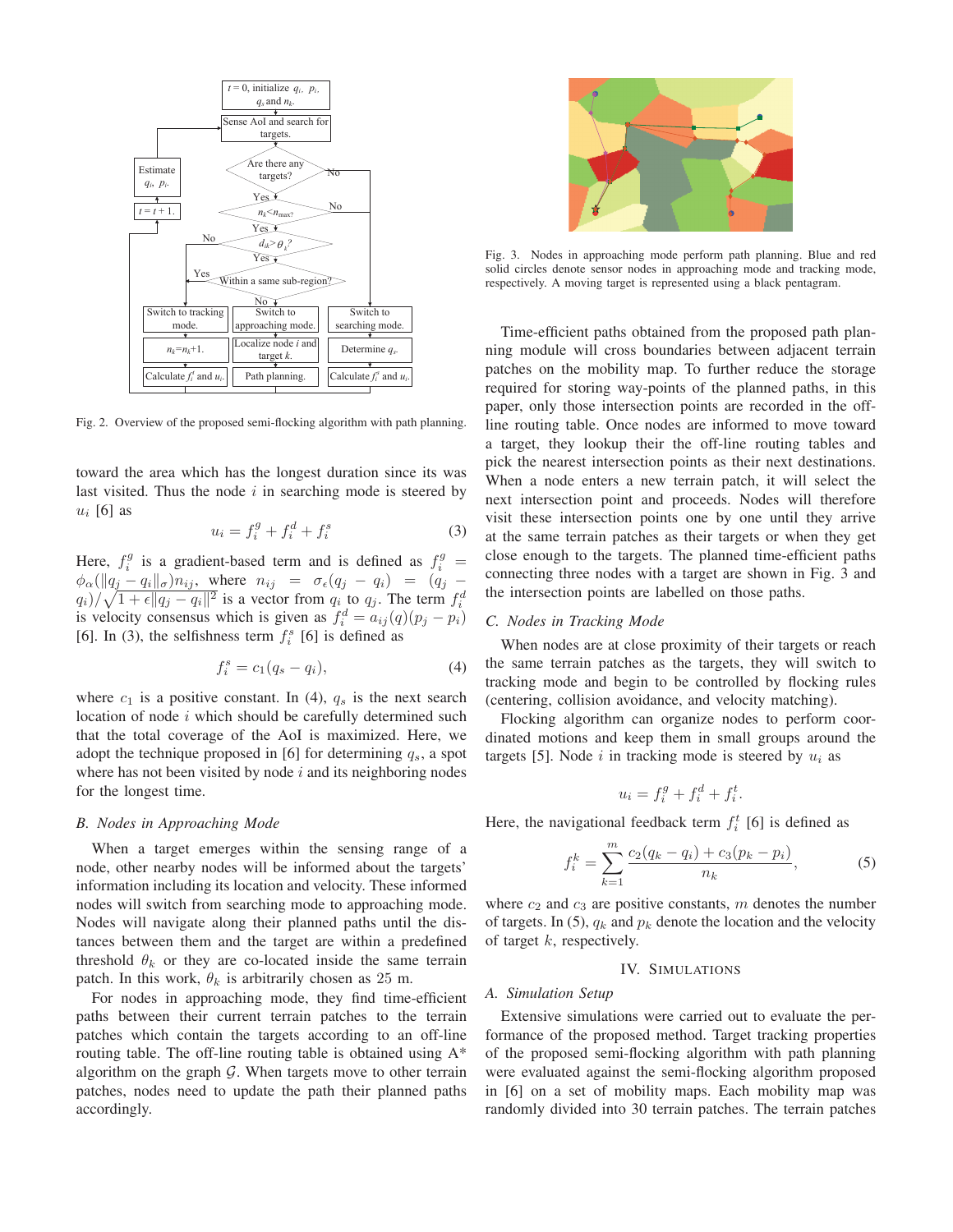

Fig. 4. Snapshots in executing the semi-flocking algorithm (a) without path planning and (b) with path planning. Blue and red solid circles denote sensor nodes in approaching mode and tracking mode, respectively. A moving target is represented using a black pentagram.

in mobility maps were randomly assigned with 7 different maximum allowed speed values from a range of [0.1, 30] m/s. The velocities of nodes in a patch cannot be higher than the corresponding maximum allowed speed values.

Initial positions of nodes and targets were selected uniformly at random within the  $200 \times 200$  m<sup>2</sup> AoI except the extremely slow regions (0.1 m/s), while initial velocities of nodes and targets were selected uniformly at random from  $[-10, 10]$ <sup>2</sup> ms<sup>-1</sup>. The following parameters remained fixed throughout the simulations under test.  $a = b = 5$  for  $\phi(z)$ ,  $h = 0.2$  for the bump function,  $c_1 = 0.85$ ,  $c_2 = 2$ ,  $c_3 = 2$ ,  $\theta_k = 25$  m, and  $r_s = 10$  m. All simulations were carried out in MATLAB on a computer with a 2.90 GHz Intel i7 processor, 16 GB memory, and Windows 10 Operating System.

## *B. Simulation Results*

In the first set of simulations, there were 24 nodes and 1 target with  $n_{\text{max}} = 24$ . Fig. 4 demonstrates two snapshots of semi-flocking algorithm with and without path planning. Without path planning, nodes move along their line-of-sight paths toward the target. Thus 9 nodes were trapped in the gray terrain patches with very low maximum allowed speed as shown in Fig. 4(a). In contrast, all nodes navigate themselves along time-efficient paths toward the target and can successfully track the target with the help of path planning in Fig. 4(b).

Table I shows the average target tracking time. It is clear that the proposed semi-flocking algorithm [6] with path planning enables the MSN to use shorter time to track a target when comparing to that without path planning. Note that the MSN controlled by the semi-flocking algorithm without path planning failed to track a target within 60 s with 16 and 24 nodes as some nodes are trapped in slow regions.

In the next set of simulations, there are 1 target and different number of nodes ranging from 4 to 24. Fig. 5 shows that all nodes under the proposed semi-flocking with path planning are able to track the target. Nevertheless, only about 60 percent of nodes can approach the target under the control of the semi-flocking in [6]. The path planning enabled semi-

TABLE I AVERAGE TARGET TRACKING TIMES (s) WITH ONE TARGET

| Number of nodes       |       |       |       |       |  |
|-----------------------|-------|-------|-------|-------|--|
| with path planning    | 8.56  | 11.55 | 14.42 | 19.35 |  |
| without path planning | 19.33 | 12.50 | 20.94 |       |  |



Fig. 5. Tracking success rates with 24 nodes and 1 target within 60 seconds

flocking algorithm considerably enhances the target tracking capabilities of MSNs in irregular terrains.

#### V. CONCLUSION

In this paper, a path planning module is proposed for semiflocking-controlled MSNs to track dynamic targets efficiently in irregular terrains. Mobility maps are used to represent irregular terrains and an A\* heuristic searching algorithm is adopted to find time-efficient paths between nodes and targets. The proposed method provides better applicability to semiflocking control in real-world scenarios. Simulation results verify the effectiveness of the proposed method against an existing semi-flocking algorithm. Future work should consider extending to fully distributed control of path planning enabled semi-flocking algorithms in complex environments.

#### ACKNOWLEDGMENT

This work is supported by the Department of Electronic and Information Engineering, the Hong Kong Polytechnic University (Projects RUWM and G-YBXK).